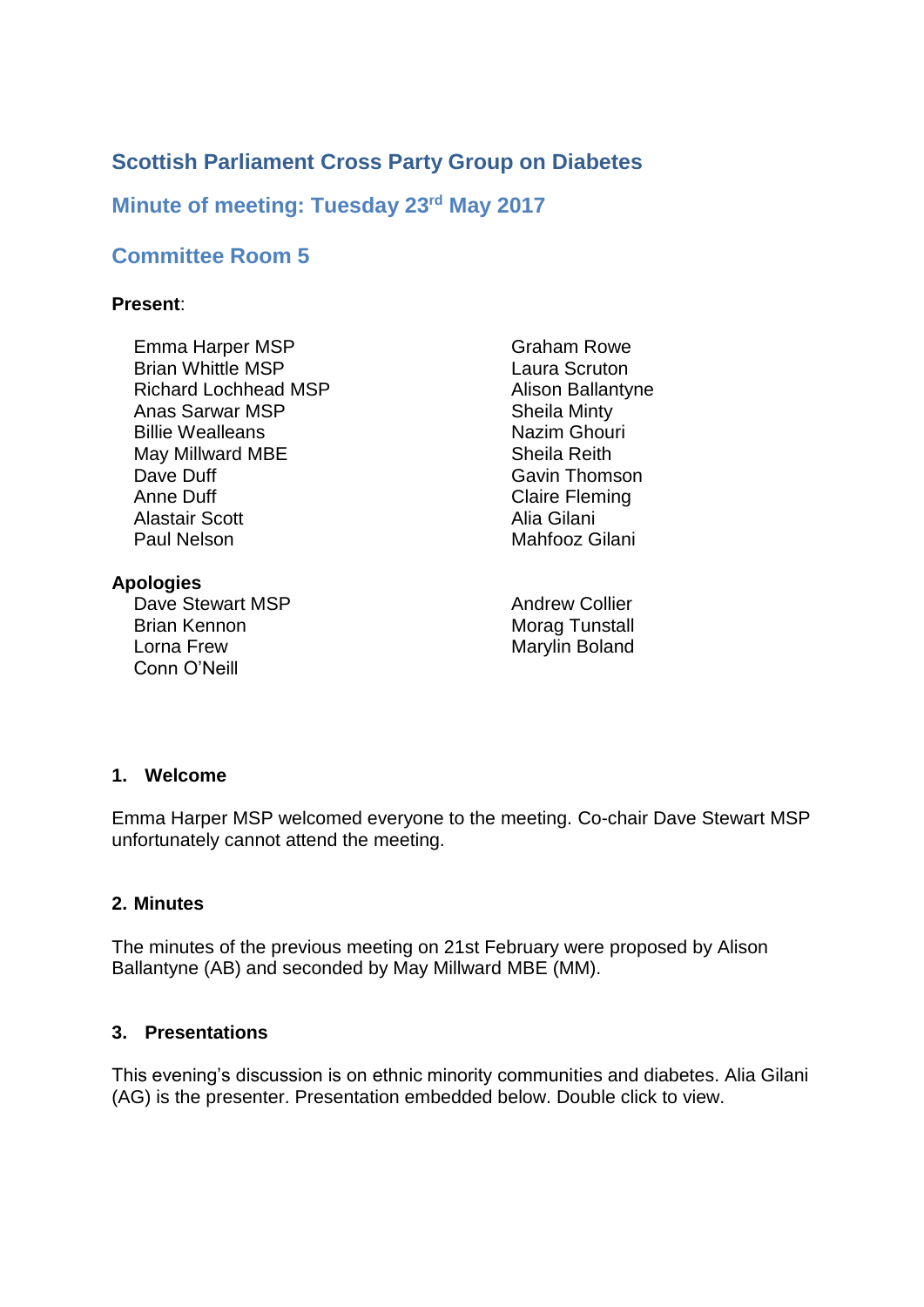

Alia Gilani **Health Inequalities Pharmacist** 



### **4. Discussion**

Brian Whittle (BW) – I have a question on BMI and body-fat ratios. BMI isn't a good measurement because, by that metric, I'm fat.

AG – Not a good measure at all. You can be an athlete and be considered fat.

Nazim Ghouri, a Diabetologist at Gartnavel and Queen Elizabeth and the chair for the equality of access MCN for GGC, (NG) – We use waist circumference as an alternative. People should be screened if you think they're high-risk, due to other factors, not relying on BMI. BMI is not helpful, as Alia has explained. In addition, due to disparities in risk between different ethnic groups, if policy is set in relation to the BMI of white-European body type, the policy will miss South Asian people.

Alison Ballantyne (AB) – On the thin-fat body type in the presentation, how can you measure for body fat?

NG – There are full-body scans, with some radiation involved. Some scans can give you a body fat percentage. Or an MRI scan. Under-water weighing is the gold standard. Or a bod pod, which uses air displacement rather than water.

Richard Lochhead MSP (RL) – Is the South Asian diet healthy? And is the exercise barrier more present in older South Asian people?

AG – The South Asian diet is a very carb-rich diet, similar to the white British diet. Very little veg, and the veg can often be cooked to the extent it loses nutritious value. It's not healthy, unfortunately. As to the barriers of physical activity, we might find that  $2<sup>nd</sup>$  or  $3<sup>rd</sup>$  generation immigrants will be healthier or be less resistant to doing more physical activity. But even young people that I see are unhealthy.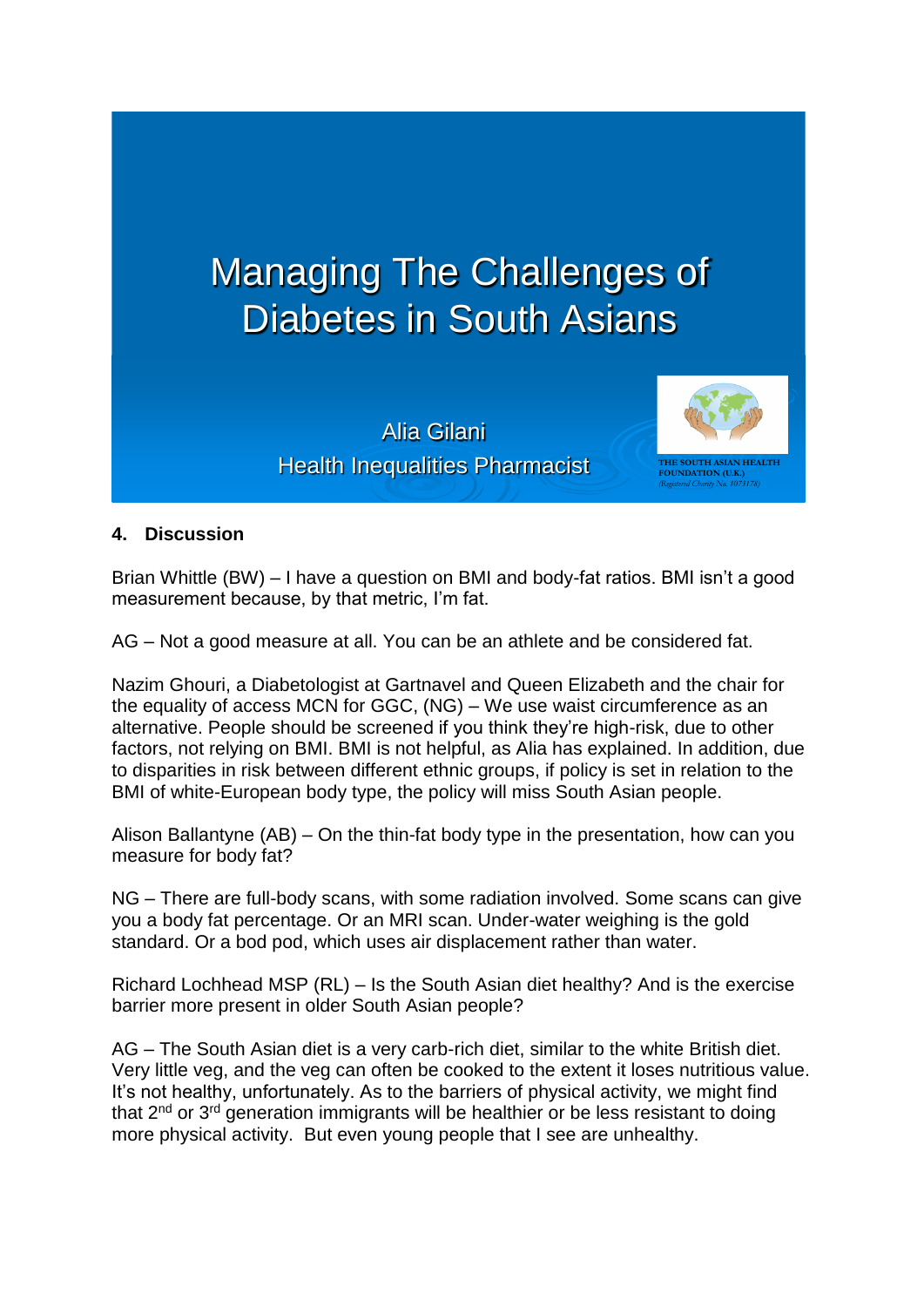Some of this is about work patterns, and types of work. Some younger people inherited businesses from their parents or grandparents, which might involve long hours and sedentary activity. Some young people use gyms out of hours to get more physically active.

Dave Duff (DD) – Many walking groups in my area are exclusively white, many of them are older and white.

NG – South Asian people at 32 or 34inch waist are at the same risk as a white British person who was a 38inch waist. This creates problems for health services because opening out services to anyone, for example, with 34inch waist would make many more people eligible and we couldn't meet that demand.

MM – I'm from the West Lothian Group. I've just been asked to do a talk to an Urduspeaking group of Pakistani women. I'll be using slides that are visual, not many words. Do you have any tips for presenting?

AG – I have leaflets and resources I am happy to share with anyone.

MM - We have a physical activity group and the group I'll be speaking to all want to come. So this is really encouraging, if that's not the typical attitude, if there is typically little interest in physical activity from the South Asian population.

Alastair Scott (AS) – Do SIGN tools work for this population?

- AG QRisk accounts for South Asian populations separately.
- EH What could the Cross-Party group do to promote this best practice?

AG – I am keen to do more work with the South Asian Health Foundation (SAF), which is a voluntary operation. There are 6 of us across Scotland. To do that in a more concerted way, we would need funding.

DD – Are the risks the same for Afro-Caribbean people as for South Asians?

AG – Yes, Africans are at a higher risk of developing diabetes.

DD – How can your work translate across different communities?

AG – This has proved difficult to get right.

NG – The Afro Caribbean population is extremely heterogeneous, even more so than the South Asian community. But the numbers in Scotland are so small that it is difficult to extrapolate any usable intelligence.

One change that would make a huge difference is doubling the length of translation appointments. If a patient is using a translator to speak to their clinician, the discussion will take twice as long, so the appointment needs to be twice as long.